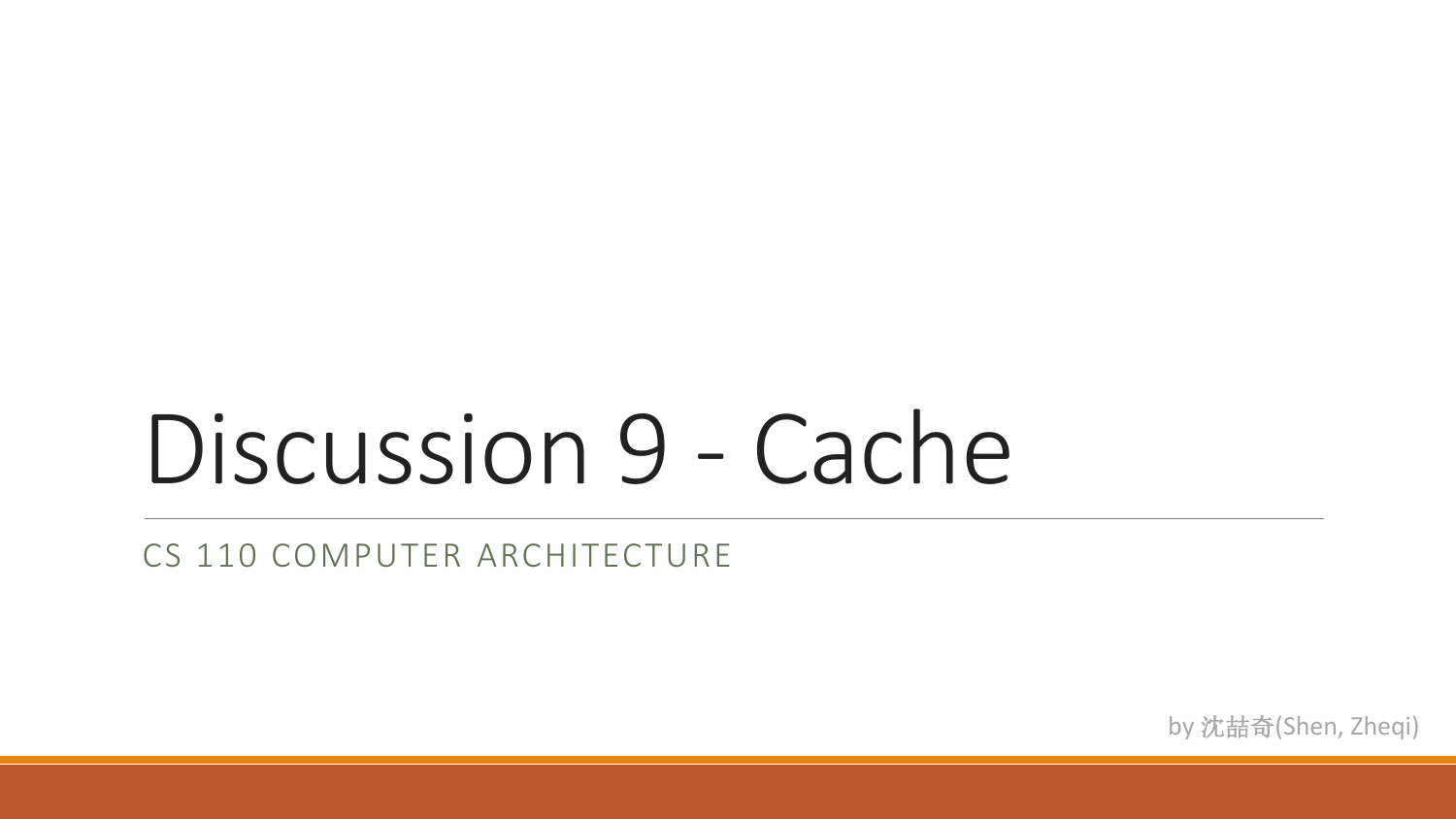## Review: Big Idea - Locality

#### **Principle of Locality**

Programs access small portion of address space at any instant of time (spatial locality) and repeatedly access that portion (temporal locality)

#### **Memory Reference Patterns**

instruction accesses & data accesses separated L1 instruction/data cache design

Why the memory cannot be faster? Why the caches cannot be larger?

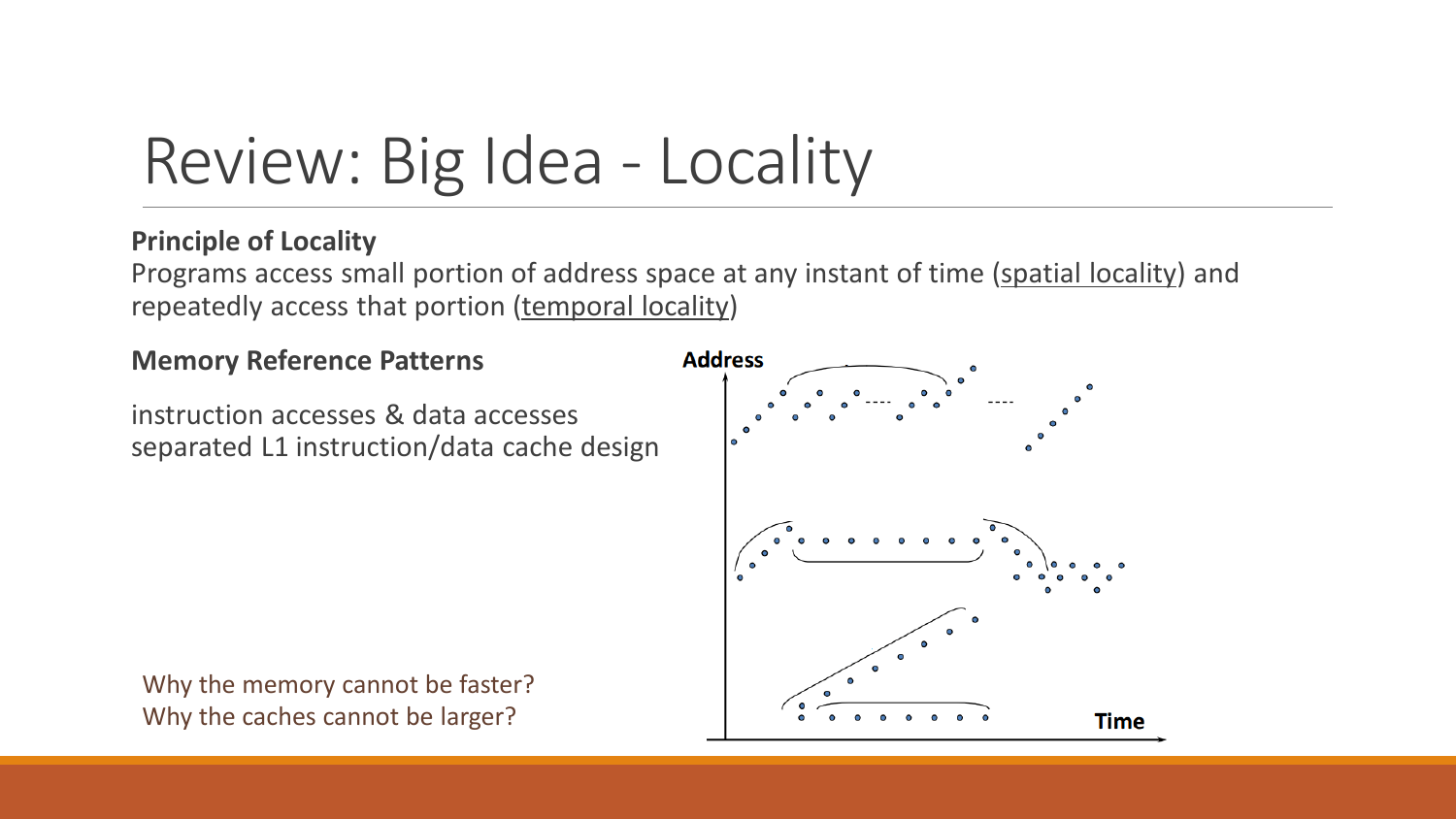### Review: Types of caches

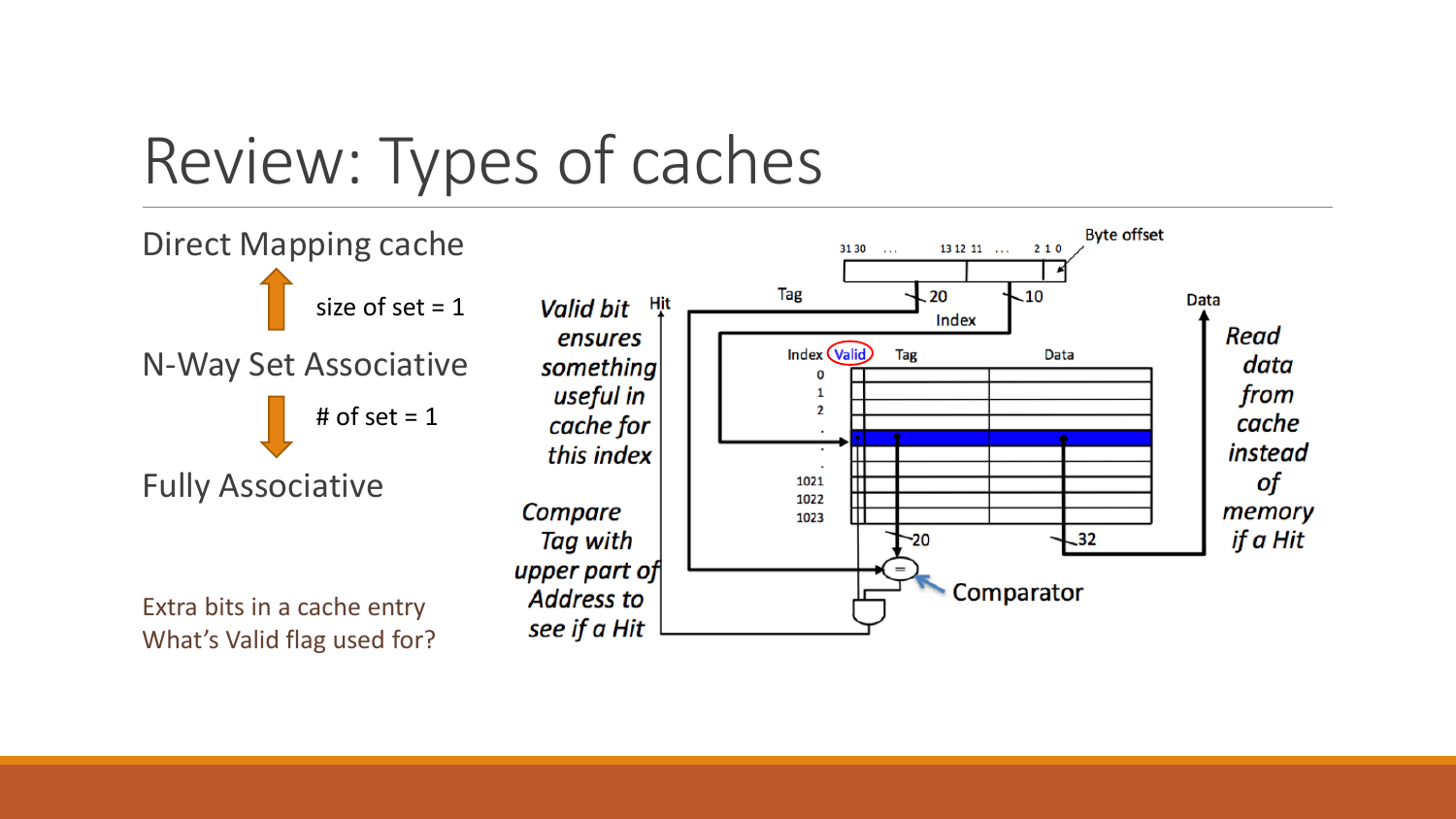### Multiword-Block Cache

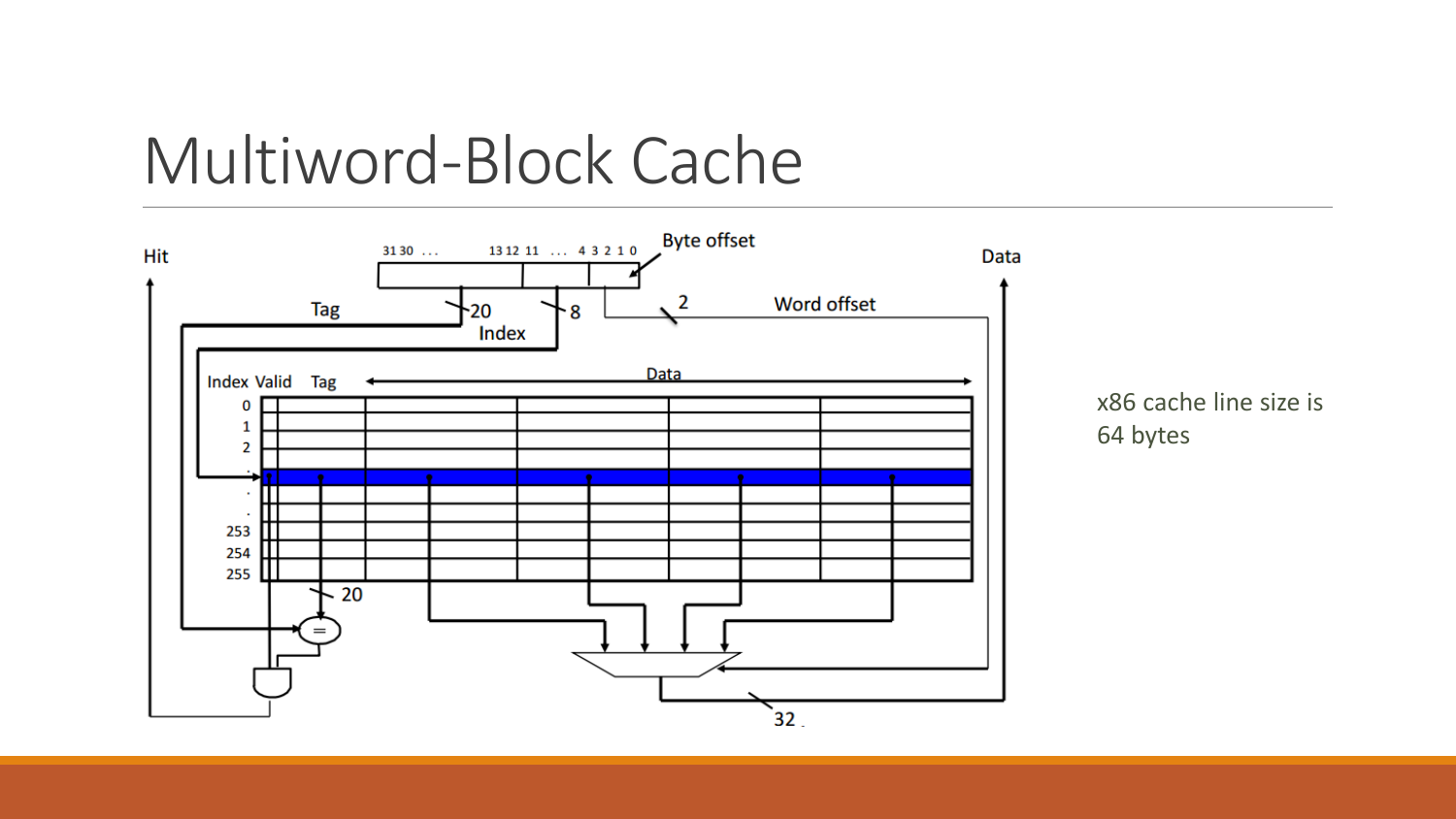Write Policy

Write-Through Policy

Immediately write data to the memory

Invovle Write Buffer to reduce the overhead

Predictable timing – what is it?

Reliable

Write-Back Policy

Write data until it is evited from the cache Invovle the Dirty flag

Variable timing – what are the possibilities? 0, 1, or 2

Less reliable - why? inconsistency

What are the cache replacement policies? What about the application scenarios?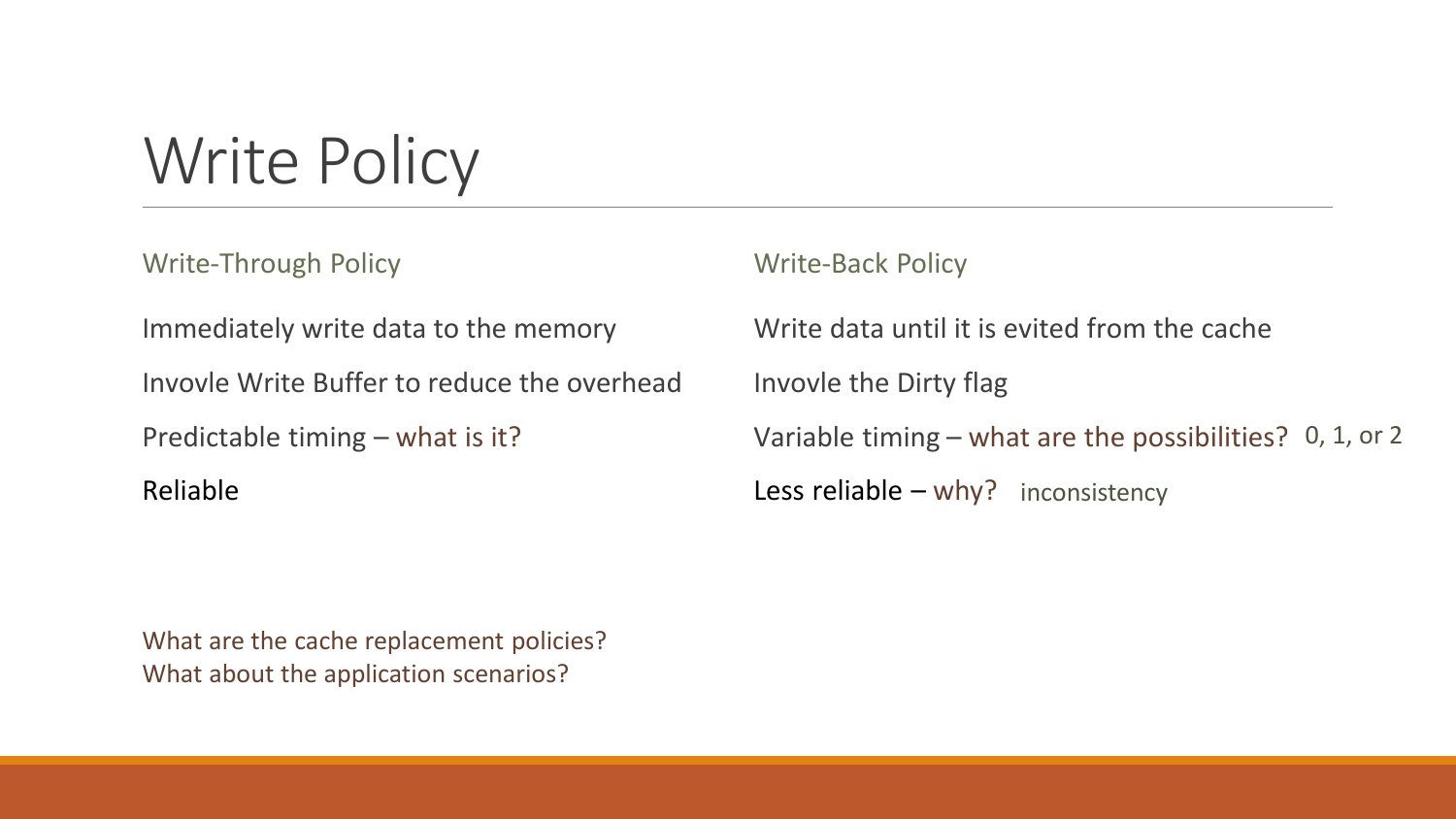# Average Memory Access Time (AMAT)

Average time to access memory considering both hits and misses in the cache

What is the formula?

Why the time for a hit is always counted?

What about the multi-level caches?

| 从CPU到                                    | 大约需要的 CPU 周期 大约需要的时间    |          |
|------------------------------------------|-------------------------|----------|
| 住存                                       |                         | 趵60-80纳秒 |
| խPI 总线传输<br>(between sockets, not drawn) |                         | 趵20ns    |
| L3 cache                                 | 的40-45 cycles,          | 趵15ns    |
| L2 cache                                 | <sup>[约10</sup> cycles, | 的3ns     |
| L1 cache                                 | 约3-4 cycles,            | 釣1ns     |
| 寄存器                                      | cycle                   |          |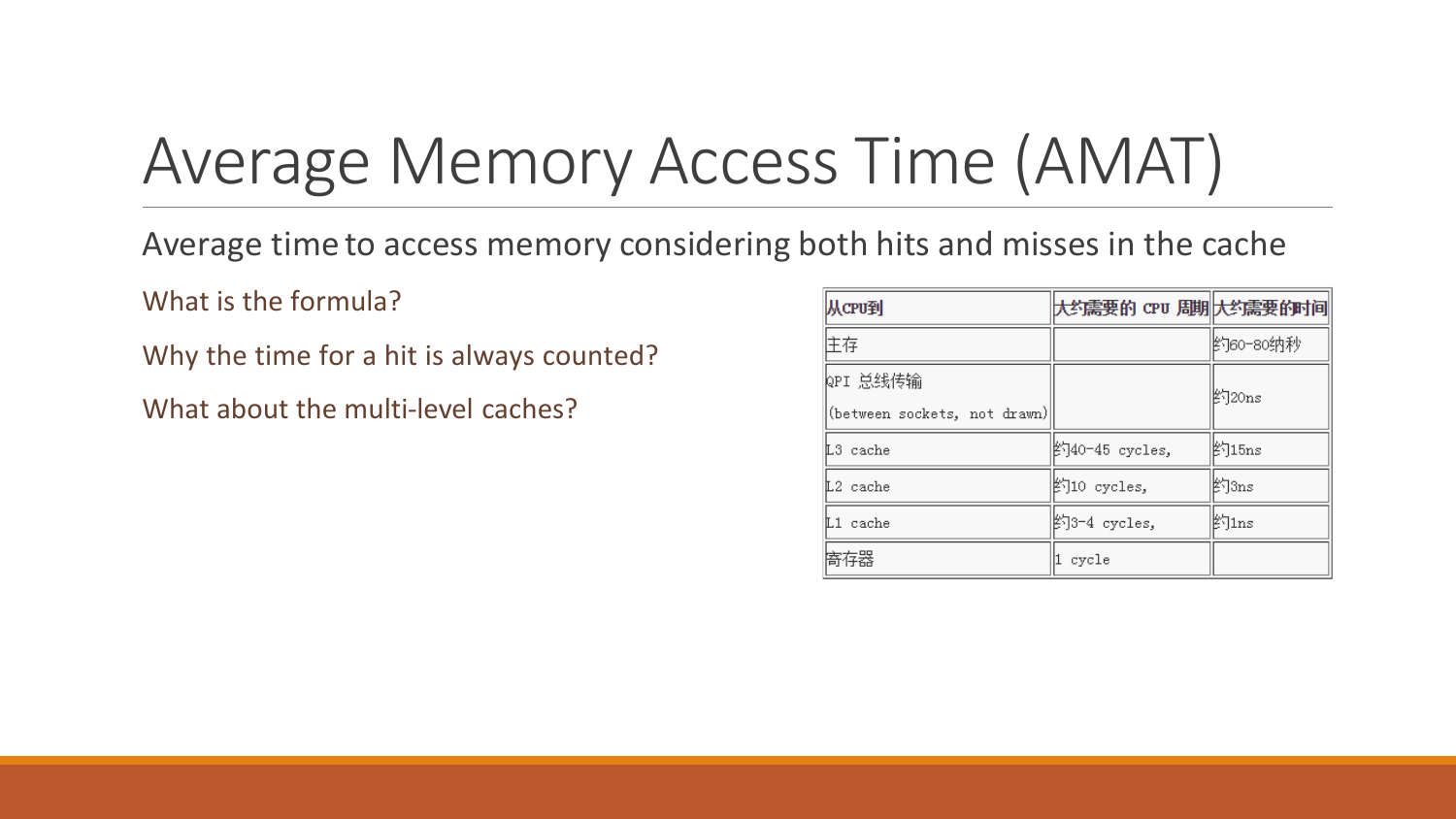### 3CS Misses

Compulsory

Capacity

Conflict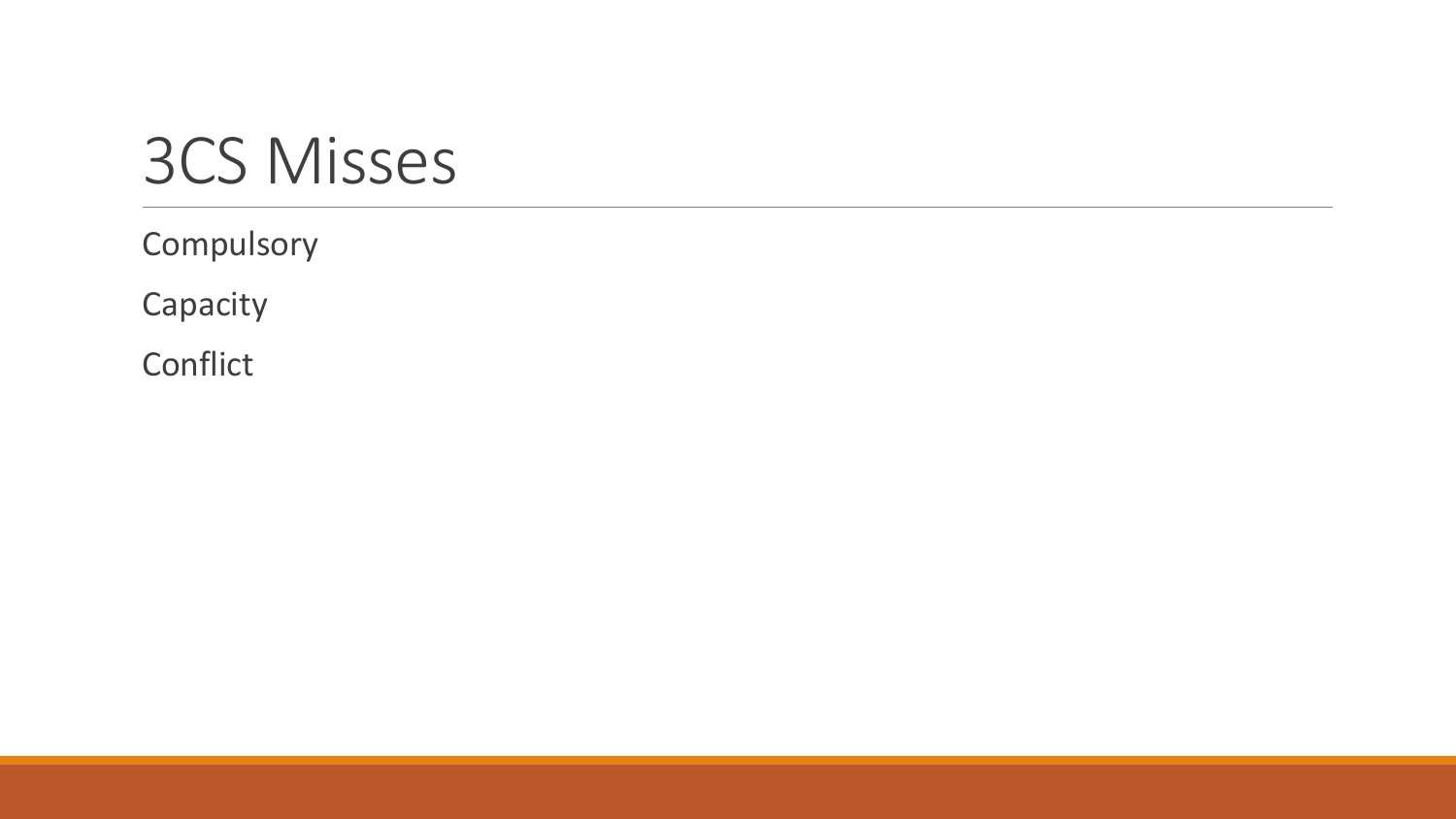### Belady's Anomaly

#### May occurs in FIFO, but not in LRU

|        | <b>Cache with 3 slots</b> |              |                |                |                |              |              |                |              |              |              |              |
|--------|---------------------------|--------------|----------------|----------------|----------------|--------------|--------------|----------------|--------------|--------------|--------------|--------------|
| time   | $\overline{0}$            |              | 2              | $\overline{3}$ | $\overline{4}$ | 5            | 6            | $\overline{7}$ | 8            | 9            | 10           | 11           |
| W      | d                         | $\mathsf{C}$ | $\mathsf{b}$   | a              | d              | $\mathsf{C}$ | e            | d              | $\mathsf{C}$ | $\mathsf{b}$ | a            | e e          |
| slot 1 | $\mathsf{d}$              | d            | d              | a              | a              | a            | e.           | e e            | e.           | e.           | e.           | e.           |
| slot 2 |                           | $\mathsf{C}$ | $\mathsf{C}$   | $\mathsf{C}$   | d              | d            | d            | d              | d            | $\mathsf b$  | a            | a a          |
| slot 3 |                           |              | $\mathsf{b}$   | $\mathsf{b}$   | $\mathsf{b}$   | $\mathsf{C}$ | $\mathsf{C}$ | $\mathsf{C}$   | $\mathsf{C}$ | $\mathsf{C}$ | $\mathsf{C}$ | $\mathsf{C}$ |
| #miss  | $\mathbf 1$               | 2            | $\overline{3}$ | 4              | 5              | 6            |              |                |              | 8            | 9            | Q            |

|        | <b>Cache with 4 slots</b> |                |                |                |                |                |             |                |                |              |              |                |
|--------|---------------------------|----------------|----------------|----------------|----------------|----------------|-------------|----------------|----------------|--------------|--------------|----------------|
| time   | $\overline{0}$            | $\mathbf 1$    | $\overline{2}$ | $\overline{3}$ | $\overline{4}$ | 5              | 6           | $\overline{7}$ | 8              | 9            | 10           | 11             |
| W      | d                         | $\mathsf{C}$   | $\mathsf b$    | a              | $\mathsf{d}$   | $\mathsf{C}$   | e           | $\mathsf{d}$   | $\mathsf{C}$   | $\mathsf{b}$ | a            | e e            |
| slot 1 | $\mathsf{d}$              | d              | d              | $\mathsf{d}$   | $\mathsf{d}$   | $\mathsf{d}$   | e           | e e            | e              | e            | a            | $\overline{a}$ |
| slot 2 |                           | $\mathsf{C}$   | $\mathsf{C}$   | $\mathsf{C}$   | $\mathsf{C}$   | $\mathsf{C}$   | C           | $\mathsf{d}$   | $\mathsf{d}$   | d            | d            | e              |
| slot 3 |                           |                | $\mathsf{b}$   | b              | $\mathbf b$    | $\mathbf b$    | $\mathbf b$ | $\mathbf b$    | $\mathsf{C}$   | $\mathsf{C}$ | $\mathsf{C}$ | $\mathsf{C}$   |
| slot 4 |                           |                |                | a              | a              | a              | a           | a              | a              | $\mathsf{b}$ | $\mathsf{b}$ | $\mathbf b$    |
| #miss  | $\mathbf{1}$              | $\overline{2}$ | $\overline{3}$ | $\overline{4}$ | $\overline{4}$ | $\overline{4}$ | 5           | 6              | $\overline{7}$ | 8            | 9            | 10             |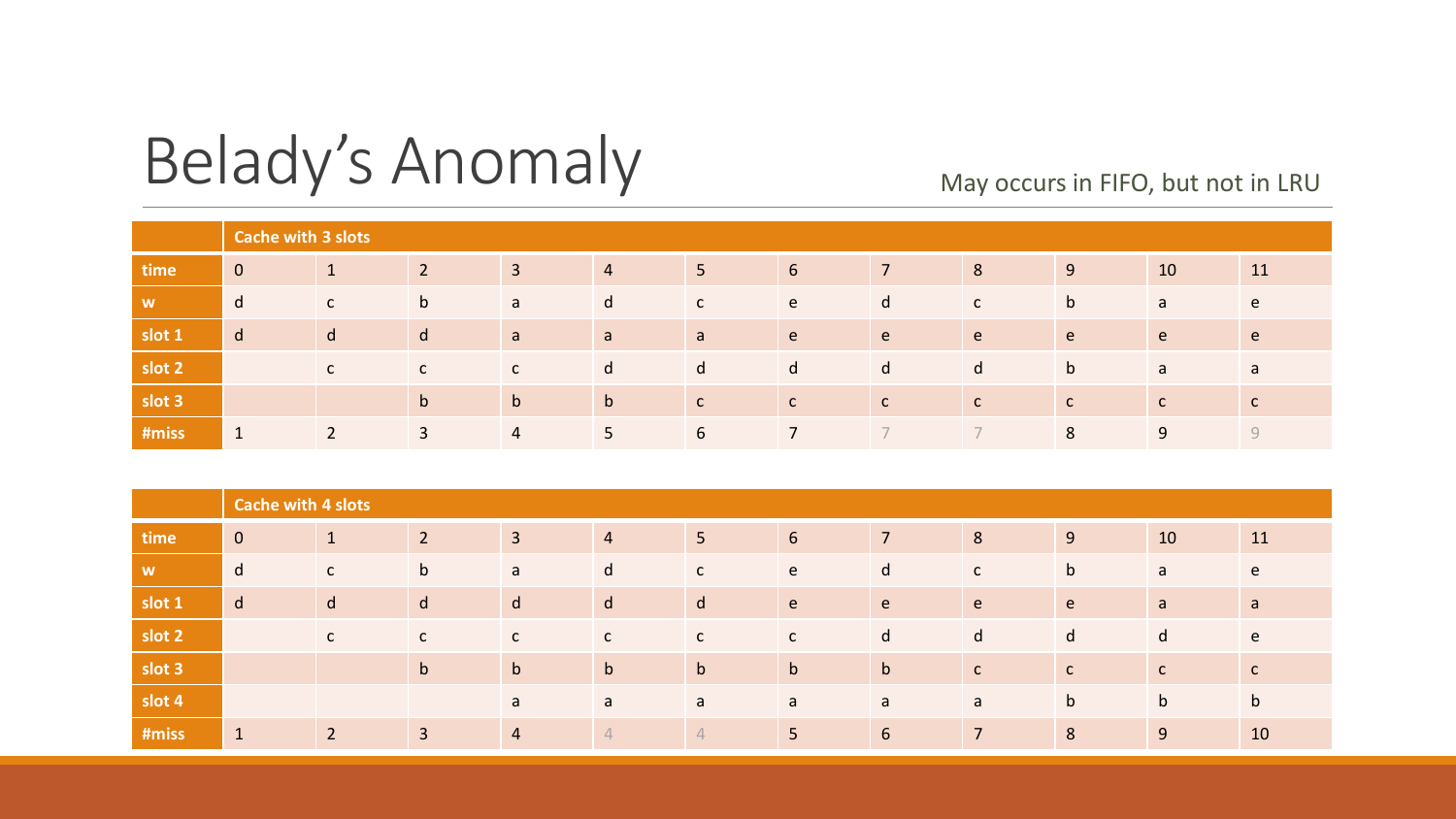## False Sharing



Does cache line always take benefits? - Actually not.

Search MESI protocol and RFO request on internet if you want to learn more about this.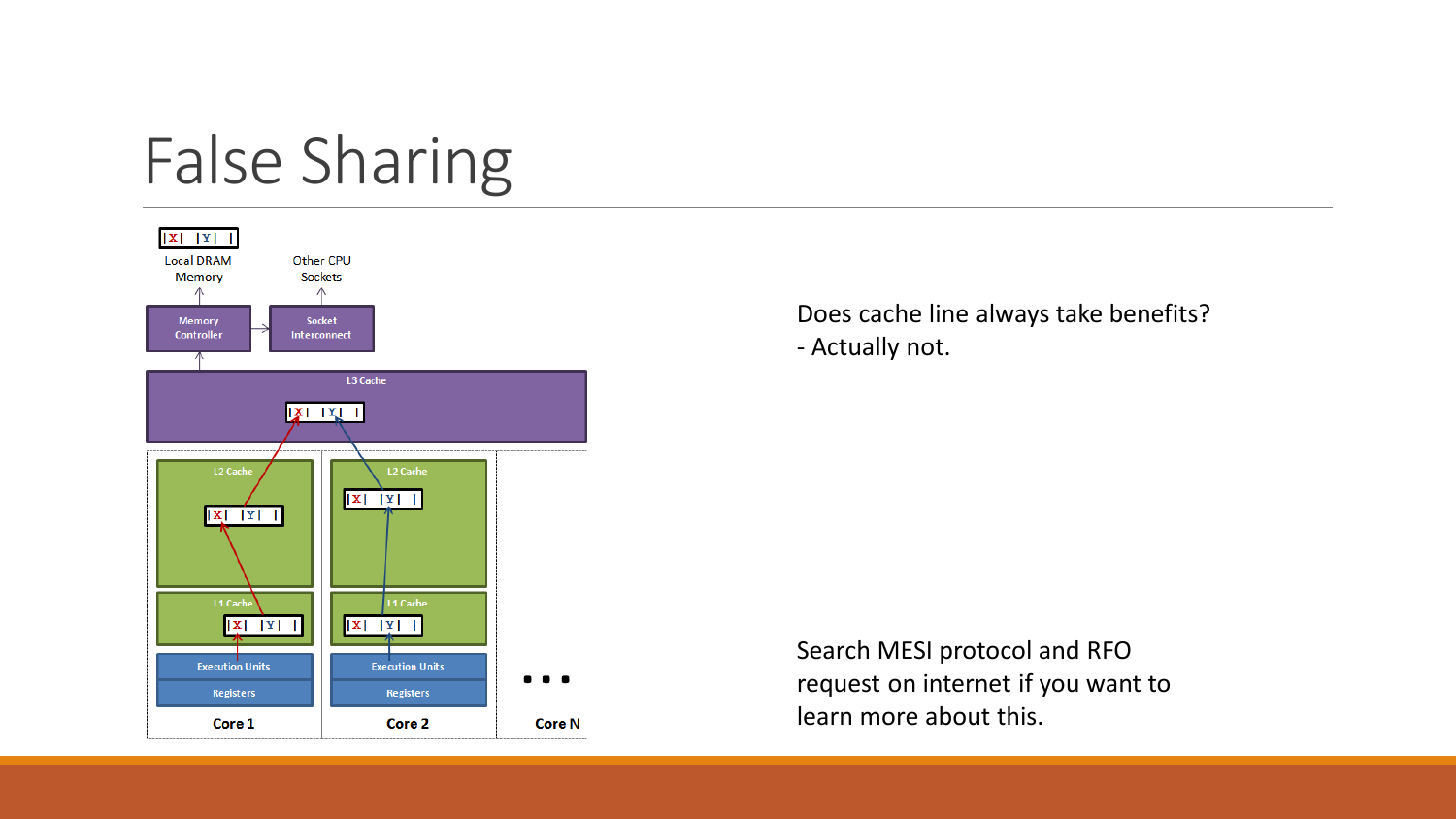#### **Exercises**

Assume we have a direct-mapped byte-addressed cache with capacity 32 Bytes and block size of 8 Bytes.

Of the 32 bits in each address, which bits do we use to find the index of the cache to use?

Which bits are out offset?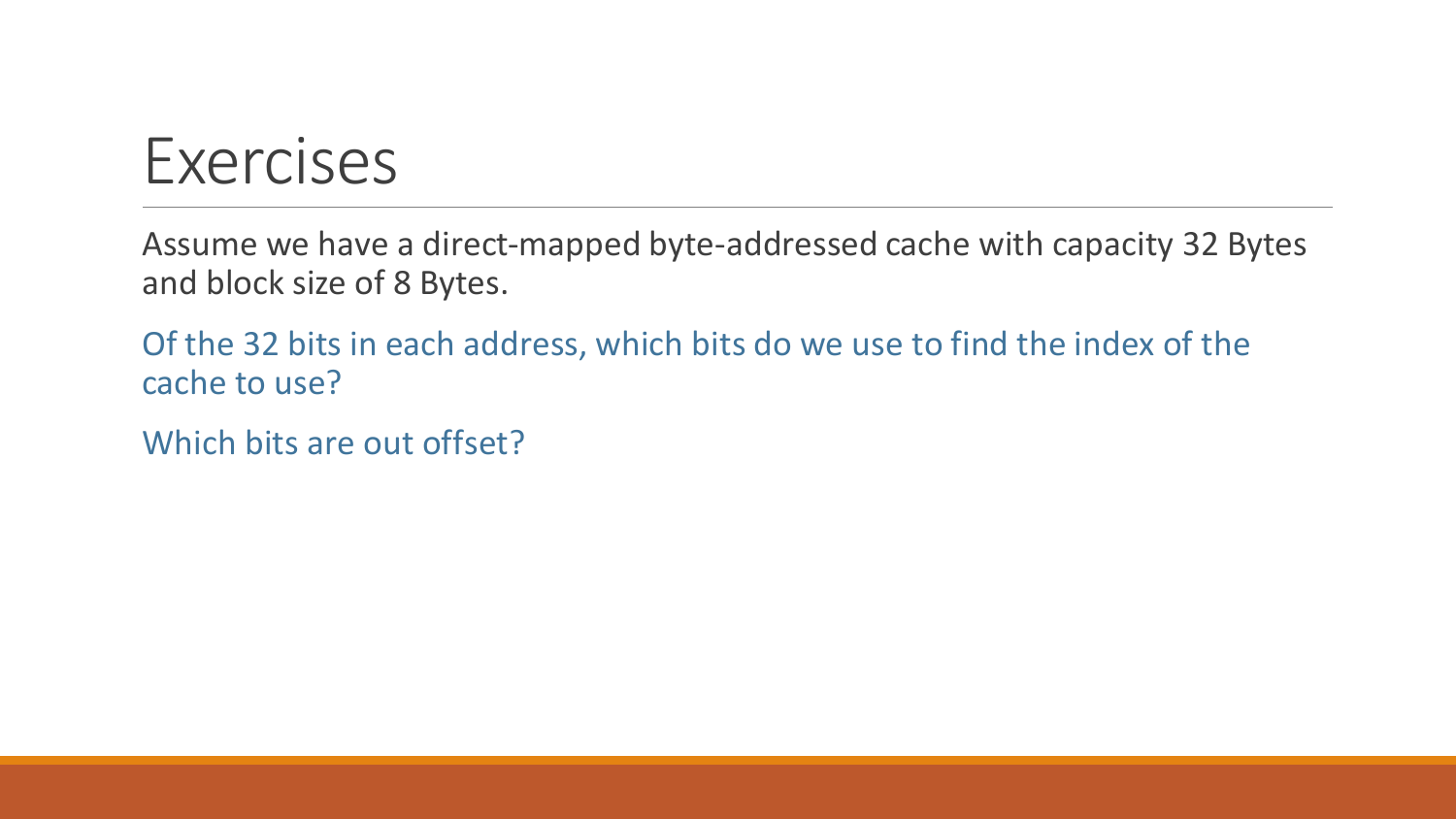#### Exercises

Given the follow chunk of code, analyze the hit rate given that we have a byteaddressed computer with a total memory of 1 MiB. It also features a 16 KiB Direct-Mapped cache with 1 KiB blocks.

```
#define NUM_INTS 8192 // 2^13
int A[NUM_INTS]; \frac{1}{2} // A lives at 0x10000
int i, total = 0;
for (i = 0; i < NUM_INTS; i += 128) {
    A[i] = i;
                         1/ Line 1
\mathcal{F}for (i = 0; i < NUM_INTS; i += 128) {
    total += A[i];11 Line 2
}
```
How many bits make up a memory address on this computer?  $-log(1M) = 20$ How many bits is used for Offset and Index? - 10 for offset, 4 for index What is the hit rate for Line  $1$ ?  $-50\%$ What is the hit rate for Line 2? - 50%